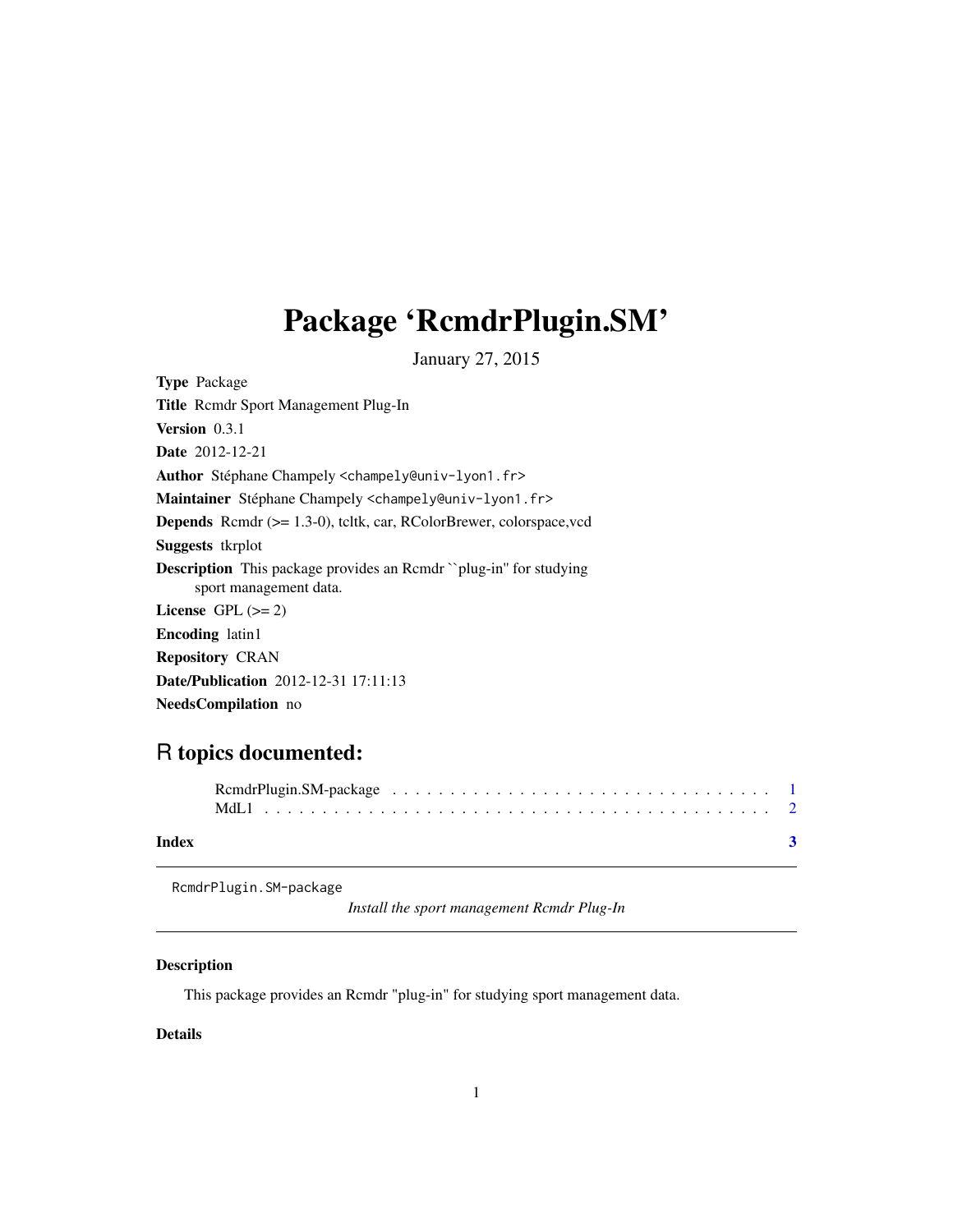<span id="page-1-0"></span>

| Package: | RcmdrPlugin.SM         |
|----------|------------------------|
| Type:    | Package                |
| Version: | 0.3.1                  |
| Date:    | 2012-12-21             |
| License: | GPL version 2 or newer |
|          |                        |

#### Author(s)

Stéphane Champely <champely@univ-lyon1.fr> Maintainer: Stéphane Champely <champely@univ-lyon1.fr>

#### See Also

[Rcmdr](#page-0-1).

MdL1 *Sondage de satisfaction (salle d'escalade)*

#### Description

Ce fichier permet de réaliser des analyses statistiques de satisfaction.

#### Usage

data(MdL1)

#### Format

Un jeu de données avec 921 lignes et 162 colonnes.

#### Source

S. Champely, E. Boutroy, CRIS, Lyon 1 University, FRANCE

#### References

S. Champely \& E. Boutroy (2012) Extending classical methods to study customer satisfaction. An application to a private indoor climng centre in France. European Association of Sport Management, Aalborg (DN), Septembre 2012.